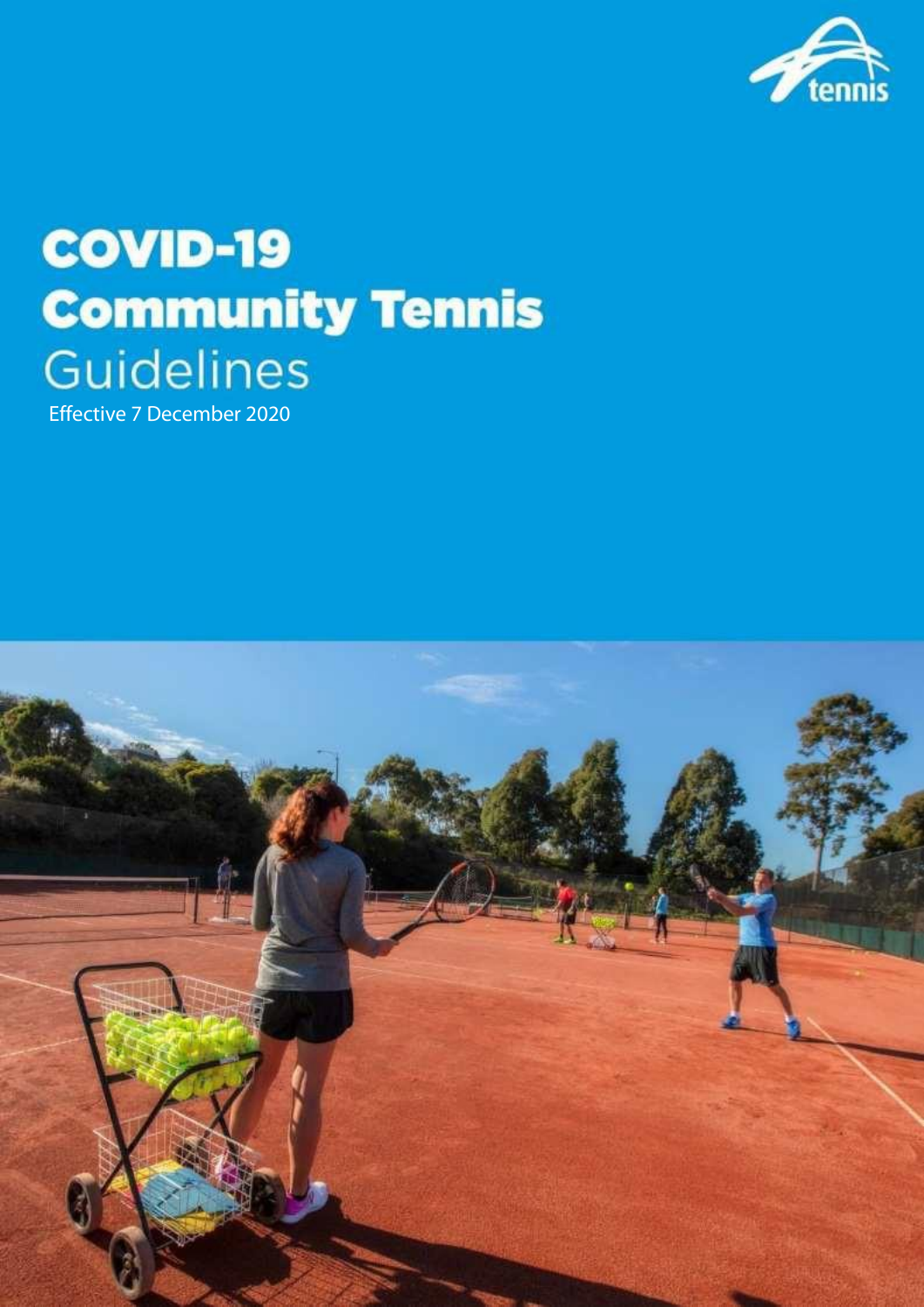



## **COVID-19 Community Tennis Guidelines for Continued Play**

### *Effective 7 December 2020*

From 7 December 2020, the NSW Government will ease the following restrictions allowing:

Gatherings in outdoor public areas:

- Up to 100 people for outdoor gatherings (up from 50)
- Up to 5,000 people for outdoor events that are fenced, ticketed and seated (subject to the 2sqm rule)
- Up to 3,000 people for other organised outdoor events i.e.: community sport (subject to 2sqm rule)

Indoor hospitality venues:

- 1 person per 2sqm (with 25 people allowed before the rule applies) for indoor hospitality venues
- Gym classes can have up to 50 people adhering to a 4sqm rule

#### **In Summary**

- Continue to maintain stringent hygiene practices
- Contact tracing is mandatory, digital options are the best way to manage this
- The 2sqm rule has replaced the 4sqm rule, up to a maximum of 3,000 people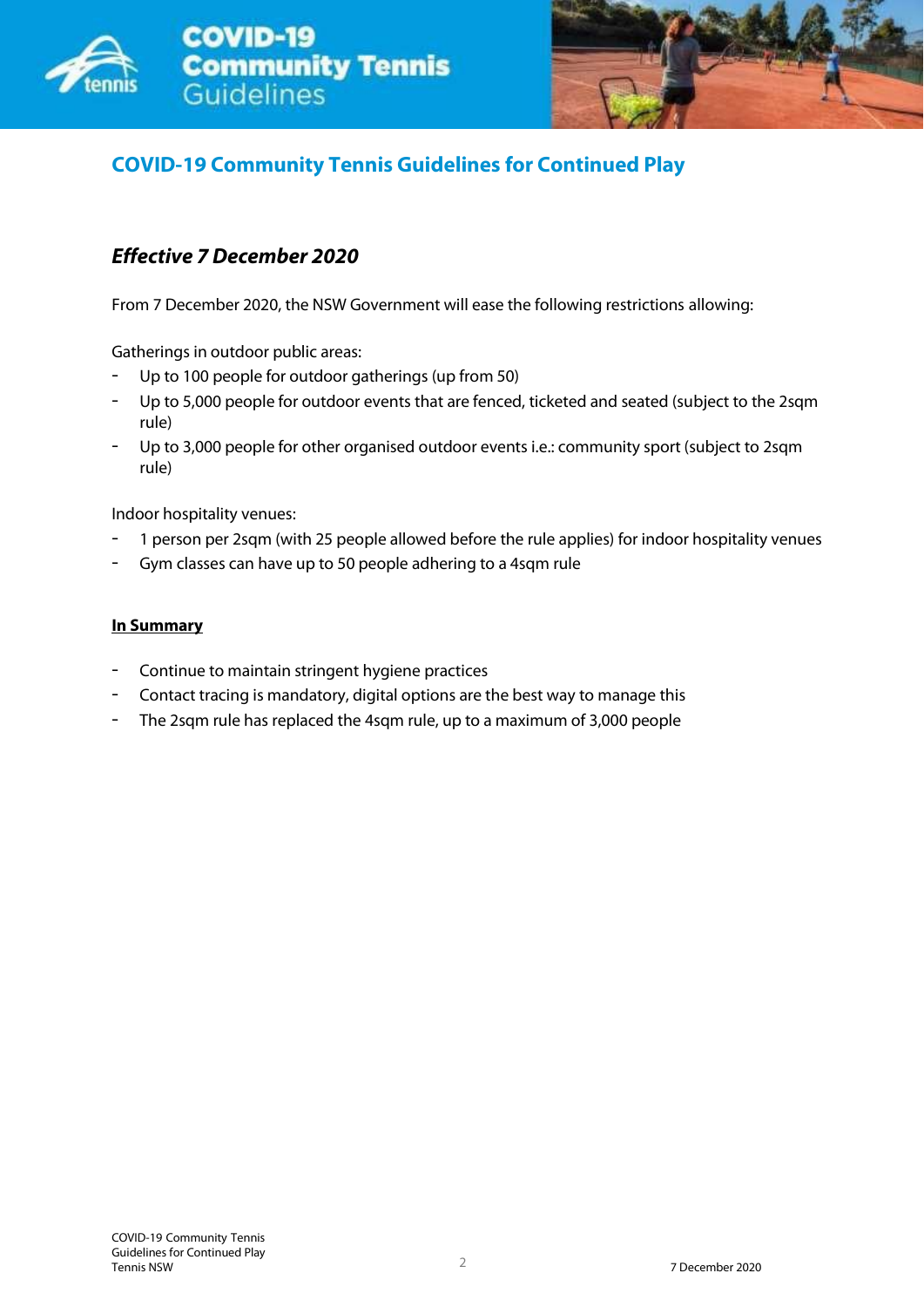

**COVID-19 Community Tennis Guidelines** 



#### **About these Guidelines**

We all know tennis is a unique sport with many benefits – the main one being health and wellbeing. The very nature of our game ensures there is a vital role our sport can continue to play for the benefit of the community as we endure the COVID-19pandemic.

Tennis clubs, associations, coaches, operators and local councils across the country are all different and operate in different local contexts. Making an assessment of whether a safe exercise environment can be provided also depends on a range of factors, which will apply differently within each council area and at each venue – it is the responsibility of each council, coach, club and operator to make that assessment based on their local environment.

*The final assessment of whether a tennis club or venue can operate safely within the current Government guidelines does not rest with Tennis NSW – we can only provide a set of recommendations and guidelines to operate within based on the most recent advice from our Federal or State Governments.*

The **COVID-19 Community Tennis Guidelines for Continued Play** provide details on how outdoor courts can remain open for use to help ensure people remain active, subject to strict social distancing and hygiene practices being implemented.

Should a club, coaching operation or tennis facility choose to remain closed indefinitely, we will respect that decision as the club, association, coach or council is far better placed than the Governing Body to determine how best a venue can implement the proposed guidelines to ensure that local community play can continue safely and within the ever stricter guidelines laid down by Government.

*These guidelines have been developed to reduce the likelihood of spreading the COVID-19 virus through tennis. Before attending a tennis venue or playing tennis, you should consider your individual situation noting that the COVID-19 virus can spread very quickly and result in very serious medical complications in some people. Like any activities, there are some inherent risks involved and by participating you are accepting those risks.*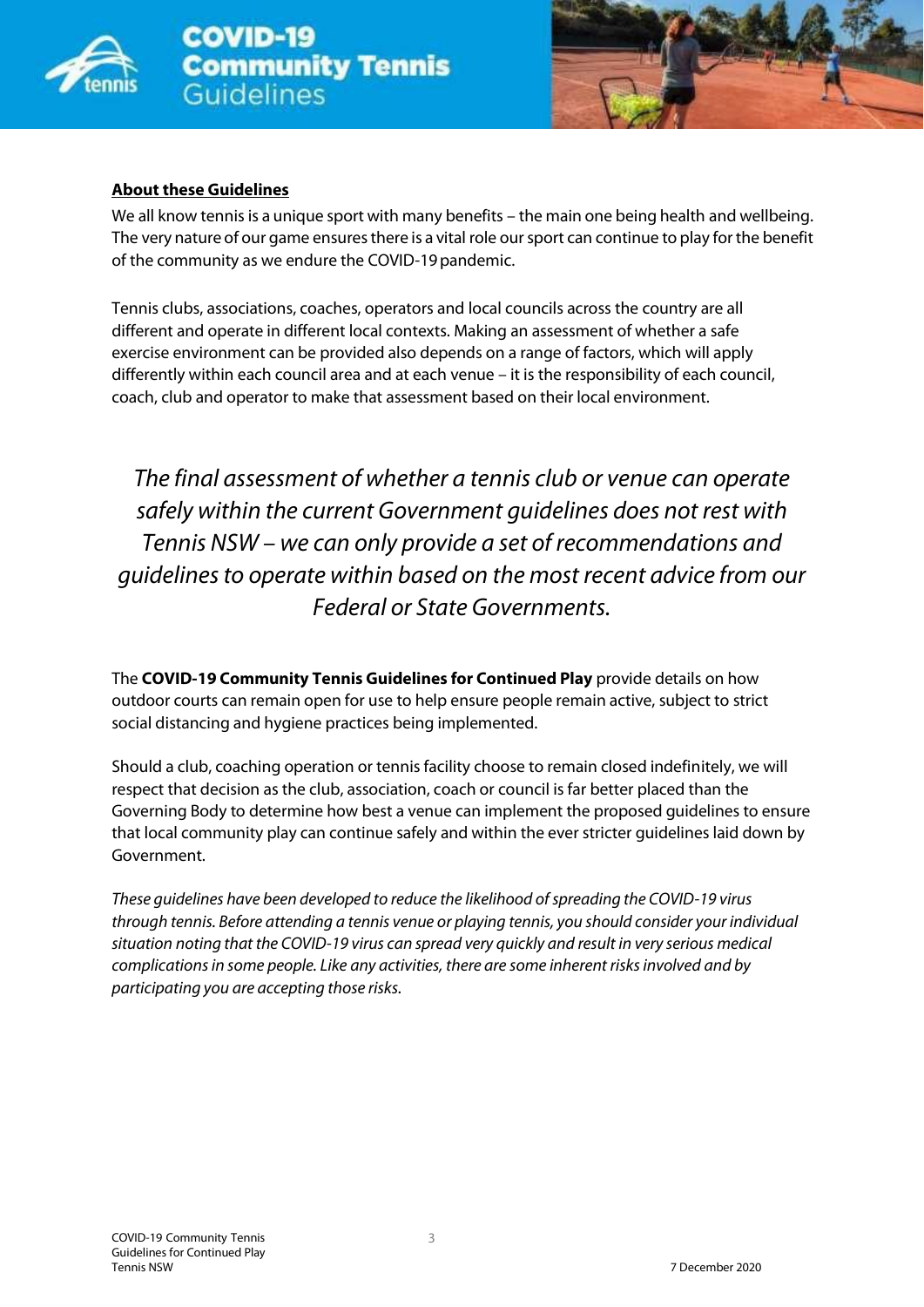

*.*

**COVID-19 Community Tennis Guidelines** 



# *COVID-19 Community Tennis Guidelines for Continued Play*

We all must take responsibility to minimise the effects and potential spread of COVID-19.

#### *Before you play*

Stay at home if you:

- Have been in contact with someone with COVID-19 in the last 14days
- Have been overseas or exposed to someone with COVID-19 in the last 14days
- Have flu-like symptoms
- If you are in [a high risk health category,](https://www.healthdirect.gov.au/coronavirus-covid-19-groups-at-higher-risk-faqs) then you are strongly advised to stay at home. The Federal Government have listed the following as high-risk categories:
	- o Persons with weakene[d immune](https://www.healthdirect.gov.au/immune-system) systems
	- o [Any](https://www.healthdirect.gov.au/coronavirus-covid-19-information-for-older-australians-faqs) person aged over 70 (over 60 for people with pre-existing medical conditions, or over 50 for Aboriginal or Torres Strait Islander people with pre-existing medical conditions)
	- $\circ$  Persons with diagnosed chronic medical conditions (such a[s lung conditions](https://www.healthdirect.gov.au/lung-conditions) and kidney failure)
	- o People with [diabetes](https://www.healthdirect.gov.au/diabetes)
	- o Aboriginal and Torres Strait Islander people
	- o Very young children (Under 5) and babies

#### *Club & venue operations, club-houses, social spaces and amenities*

Tennis NSW encourages all participants to download the COVIDSafe app to help speed up the process of identifying anyone who has been in close contact with someone diagnosed with COVID-19. Learn more: http[s://www.health.gov.au/resources/apps-and-tools/covidsafe-app](http://www.health.gov.au/resources/apps-and-tools/covidsafe-app)

It is mandatory that all clubs keep records of who attends your activities and their contact details.

Please note that, under the current Public Health Order, organisers of any tennis activities involving a gathering of more than 100 participants must:

- Develop and comply with a [COVID-19 Safety Plan t](https://www.nsw.gov.au/form/covid-safety-plan/community-sporting-competitions-and-full-training-activities)hat addresses the matters required by the COVID-19 checklist approved by the Chief Health Officer for sporting competitions and published on the [NSW Government](https://www.nsw.gov.au/) website;
- Keep a copy of the COVID-19 Safety Plan and make it available for inspection by an authorised officer as requested

We recommend that any volunteer-managed clubs or venues not in a position to operate within the guidelines consider engaging a qualified Coach or operator to manage and oversee tennis operations.

Any volunteer clubs considering re-opening should make use of the Tennis NSW Return To Tennis resources which are available **[here.](https://www.tennis.com.au/nsw/clubs/covidresources/club-readiness)**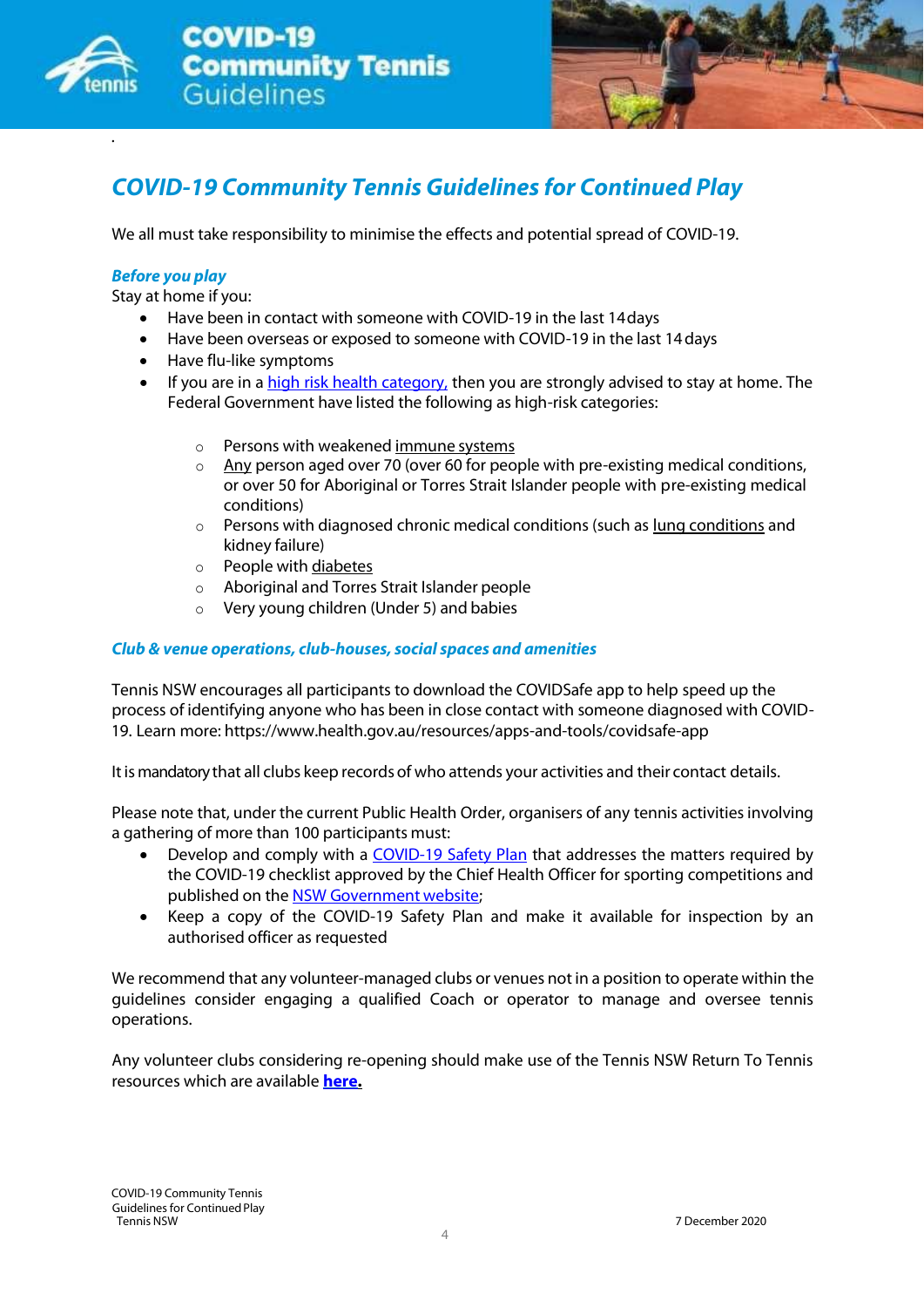



Should the club or venue be comfortable that they can effectively maintain tennis activities at the venue, then the following guidelines should be observed:

- Clubhouses or adjoining facilities must allow for at leasttwo square metres per person people – users should also continue to adhere to social distancing protocols
- Outdoor premises must allow for two square metres per person, to a maximum of **3,000**  people. Users should continue to adhere to social distancing protocols
- Where available, the use of automated / online booking and court access systems are strongly recommended to assist with the recording of users / visitors to yourvenue
- Place signage near entrances with the social distancing rules and etiquette onthem
- Ensure regular cleaning and sterilization of the venue in accordance with COVID-19 guidelines
- Social spaces including outdoor seating and shaded areas should continue to adhere to social distancing measures
- Showers and change rooms can be opened
- Toilets can be opened
- Indoor tennis and associated facilities can reopen with restrictions:
	- o There can be no more than one person per two square metres (including staff) on the premises
	- o **Operators must have a [COVID-19 Safety](https://www.nsw.gov.au/form/covid-safety-plan/community-sporting-competitions-and-full-training-activities) Plan**

#### *Attending tennis activities*

- Wherever practical, clubs and venues should be manned throughout to ensure all social distancing protocols are observed and regular cleaning and hygiene can be observed
- Arrive and leave as close as possible to when you need to be there

#### *Social distancing*

Tennis holds a unique advantage as a sport which requires no direct contact between players. You can also:

- Touch racquets instead of the regular pre or post match handshakes
- Keep two square metres away from other people while watching or attending an outdoors tennis activity.

#### *Behaviours*

To protect against infection, youshould:

- Wash/sterilise your hands before and after you play and avoid touching your face while playing
- Not share water bottles and bring your own full bottle
- Wash your hands frequently with soap and water or hand-sanitiser when available, before and after eating, after going to the toilet, sneezing and coughing
- Cover your coughs and sneezes and dispose of any used tissue immediately
- Avoid touching your face
- Keep your distance from people who are obviously sick
- Be aware of what surfaces you touch.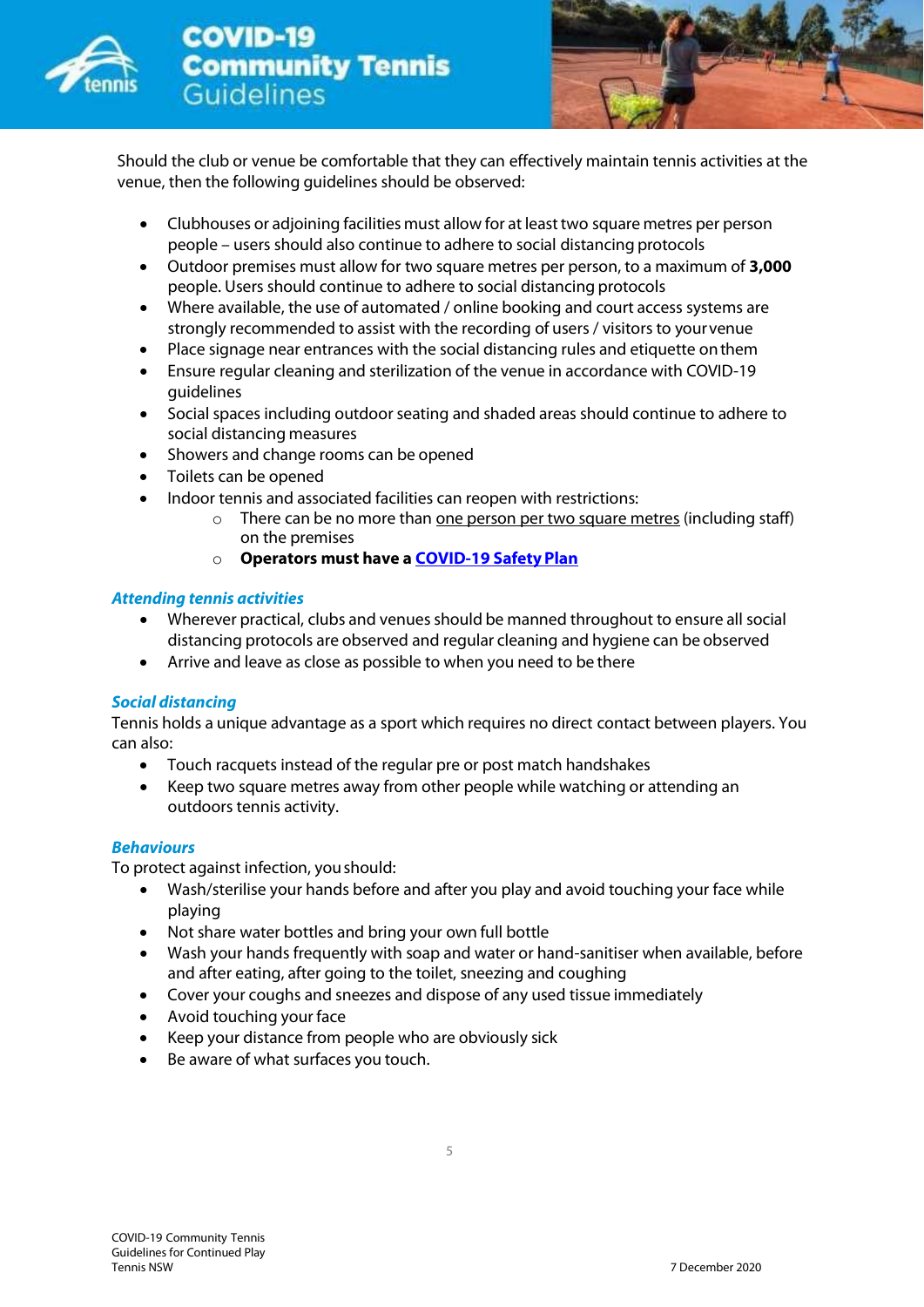



#### *Organising tennis activities*

- Each venue must develop their own COVID-19 Safety Plan taking into account all of the tennis activities your venue intends to offer
- Group tennis activities (for example: coaching sessions or competitive matches) can be conducted but, **with a maximum of 3,000 people who can be at a social distance of two square metres**
- Tennis activities can involve up to 3,000 people if outdoors and adhering to two square metres of social distancing
- Multiple group activities can take place within the one venue (for example: multiple coaching sessions or multiple competitive matches between two teams)
- Engage in stringent hygiene practices
- Contact trace all individuals that attend your event
- Promote prevention techniques and lead by example
- Implement ways to minimise contact for both participants and coaching staff
- Plan for increased levels of staff/volunteer absences
- Keep your team and your participants informed of the actions you are taking
- Keep records of anyone using your venue and their contact details (Guest HQ is a resource that has limited free services – click [here\)](https://www.guesthq.com.au/entry)
- Payments to be made online or via EFTPOS avoid handlingcash where you can

#### *Coaching & Squads*

- Group coaching (for example: coaching sessions or competitive matches) can be conducted but, the two square metre rule and social distancing must be observed by all participants
- Squad training may continue
- Continue to maintain social distancing (1.5m) at all times including when giving feedback and while the player is resting
- Limit the use of coaching equipment such as target cones
- Minimise student handling of coaching equipment e.g. balls, cones, markers
- Payments to be made online via EFTPOS avoid handling cash.

#### *Tennis equipment*

There is no specific evidence that balls can spread COVID-19. We do know that on hard surfaces contamination by respiratory droplets from an infected person can potentially survive up to three days. Therefore, you should:

- Make sure you clean your hands before and after coming off the court
- Do not touch your face after touching a ball, racquet or other tennis equipment
- Use new balls and racquet grips where possible
- Use fewer balls per session
- Replace all balls if someone with/suspected to have COVID-19 comes in contact with them
- Restrict balls to a particular group, court or day of the week. One idea is to label them with a permanent marker
- Clean all tennis gear with alcohol-based disinfectant including racquets, towels, coaching gear such as target cones
- Don't use unnecessary equipment such as drop down lines.